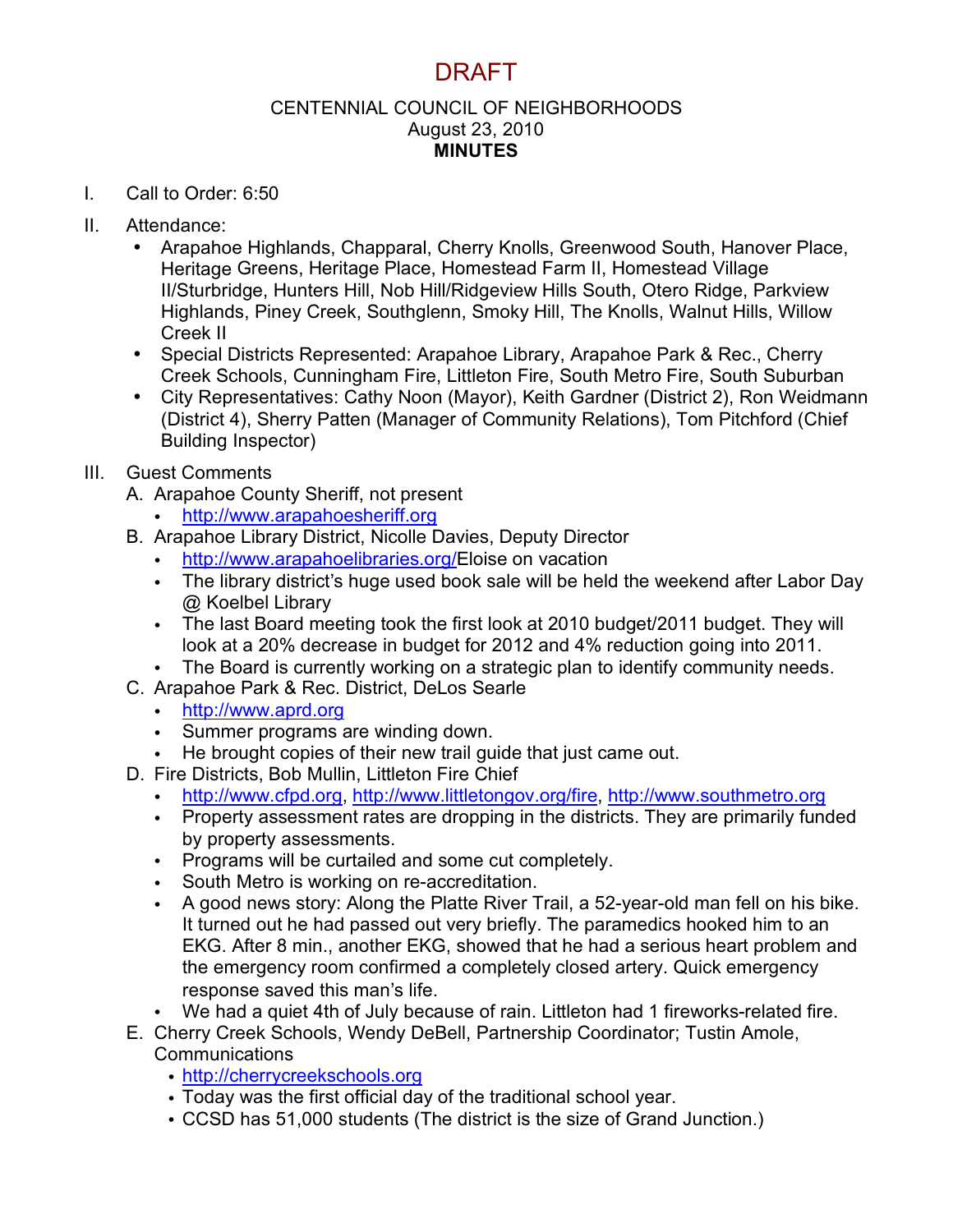- The new Pine Ridge elementary opened in the Wheatlands subdivision with 500 students. It's a very energy efficient design.
- The bond issue passed in 2008 remodeled/renovated 19 more schools, on time & on budget for the most part
- The district has had \$17.8M in reductions this year with no teacher lay-offs. All non-instructional salaries were frozen. Transportation took a hit to keep cuts out of the classroom
- The Cherry Creek high schools were rated best high schools in the nation (all 6).<br>• First American State Bank Fitness Festival will be held on 9/11
- First American State Bank Fitness Festival will be held on 9/11
- F. South Suburban Park & Rec. District, Jean Ray, Communications
	- http://www.SSPR.org
	- Fall in Fun with Cheap Skates: South Suburban Ice Arena offers Buck-A-Roo Skating (\$1 skating & \$1 rental) on 9/25 and 10/24; Family Sports Center will have \$2 Tuesdays (\$2 skating & \$2 rental) on 9/14 and 10/12.
	- Youth NFL competition, Punt Pass & Kick for 6 15 yr-olds, Lorenz Park, 18 Sept, 9 - 11am
	- 9/11, Holly Pool Puppy Paddle, \$5/pup
	- Tighten Your Tummy time, Pack Your Punch Card = sale on punch cards in Sept.
	- Q: do any pools have kayak time? A: No
- G. City of Centennial
	- http://www.centennialcolorado.com
	- Patten: The City is working on its Transportation Master plan. CenCON should be a stakeholder group. How does CenCON want to do this: come to regular meeting or have a special meeting?
	- Noon: The budget will be presented to City Council on 9/13; right now the City's in pretty good shape. Council agreed to take \$1M out of reserves for more road work (take advantage of lower prices). Founder's Day Pancake Breakfast will be held Sept. 12, 9 - 11 am in the City parking lot. SouthGlenn will have its 1 year anniversary on 8/28; they'll have a cake decorating contest. There will be a District 1 meeting on 8/30, 6 pm, at Southglenn library. The Best of Centennial dinner will be held 10/21. The Open Space Advisory Board will soon be advertising for members. Remember, you can listen to City Council meetings now live streaming, or listen later, the links are on the website. The next Budget Committee meeting is 8/25.
	- Gardner: There will be District 2 meeting on Thurs., 7 pm, Koelbel Library. On 10/20, there will be a combined Districts 1 & 2 meeting at the South Metro Chamber building.
	- Weidmann: On 9/22 there will be a District 4 meeting on the budget.
	- Cummins: The Election Commission is beginning to look at new boundaries for Council member districts. They will be bringing 3 scenarios to the public (coming to CenCON next month).
- IV. Update on Building Codes, Tom Pitchford, City of Centennial Chief Building Inspector
	- Right now the City is on the 2006 IBC. Most of the cities around us are on 2009 (not GWV)
	- The new Code includes a requirement for energy efficiency in new commercial building, 15% more efficient than 2006 Code.
	- The 2009 Code requires residential fire suppression. All new SFD must be suppressed (residential grade sprinkler systems). Colorado is not currently ready for this. The big issue is water taps, a new home would require a 1" (stead of a  $\frac{3}{4}$ " tap).
	- New commercial construction cost more up front for the increased efficiency, but will